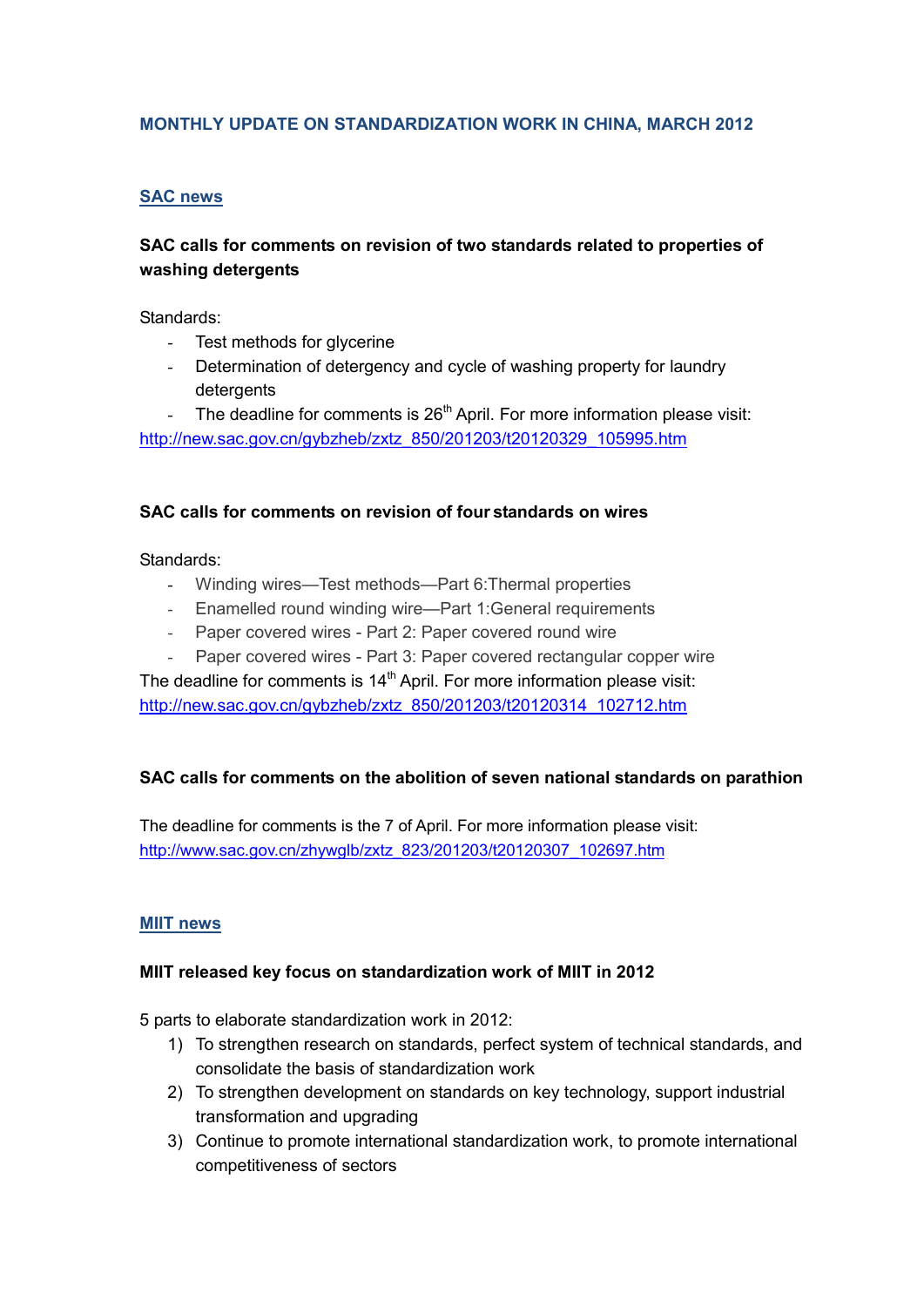- 4) To promote implementation of standards, to improve quality of industrial products
- 5) To perfect working system, mechanize and environment

For more information please visit:

<http://www.miit.gov.cn/n11293472/n11293832/n11293907/n11368223/14533571.html>

# **MIIT issues the 12th Five Year Plan for e-commerce business**

MIIT issues the 12<sup>th</sup> Five Year Plan for e-commerce business. For more information (in Chinese), please visit:

<http://www.miit.gov.cn/n11293472/n11293832/n11293907/n11368223/14527814.html>

# **MIIT released the 12<sup>th</sup> Five Year Plan for Next Generation Internet**

MIIT issues the 12<sup>th</sup> Five Year Plan for Next Generation Internet. For more information (in Chinese), please visit:

<http://www.miit.gov.cn/n11293472/n11293832/n11293907/n11368223/14537899.html>

# **MIIT released notice on First Batch of Development & Revision Working Plan on Sector Standards in 2012**

Within this first batch working plan, there are 382 new standards needed to be developed, 166 standards needed to be revised, total 548 standards.

|                            | Total          | <b>Standards</b>      |                  |                   |                 |
|----------------------------|----------------|-----------------------|------------------|-------------------|-----------------|
| <b>Sector</b>              |                | <b>Compulsor</b><br>y | <b>Voluntary</b> | <b>Developmen</b> | <b>Revision</b> |
|                            | 548            | 4                     | 544              | 382               | 166             |
| <b>Steel</b>               | 52             | $\overline{0}$        | 52               | 45                | 7               |
| Machinery                  | 3              | 0                     | 3                | 3                 | 0               |
| Chemical                   | 52             | $\mathbf 0$           | 52               | 42                | 10              |
| <b>Construction Mater.</b> | 25             | $\mathbf 0$           | 25               | 22                | 3               |
| Automobile                 | 15             | $\mathbf 0$           | 15               | 10                | 5               |
| Ship                       | 68             | 0                     | 68               | 45                | 23              |
| Aviation                   | 57             | $\mathbf 0$           | 57               | 31                | 26              |
| Light Industry             | 37             | 0                     | 37               | 30                | 7               |
| Nuclear Industry           | $\overline{2}$ | $\mathbf 0$           | $\overline{2}$   | $\overline{2}$    | $\mathbf{0}$    |
| Electronic                 | 59             | 4                     | 55               | 37                | 22              |
| Telecommunication          | 178            | $\mathbf 0$           | 178              | 115               | 63              |

For more information please visit:

<http://www.miit.gov.cn/n11293472/n11293832/n11293907/n11368223/14537125.html>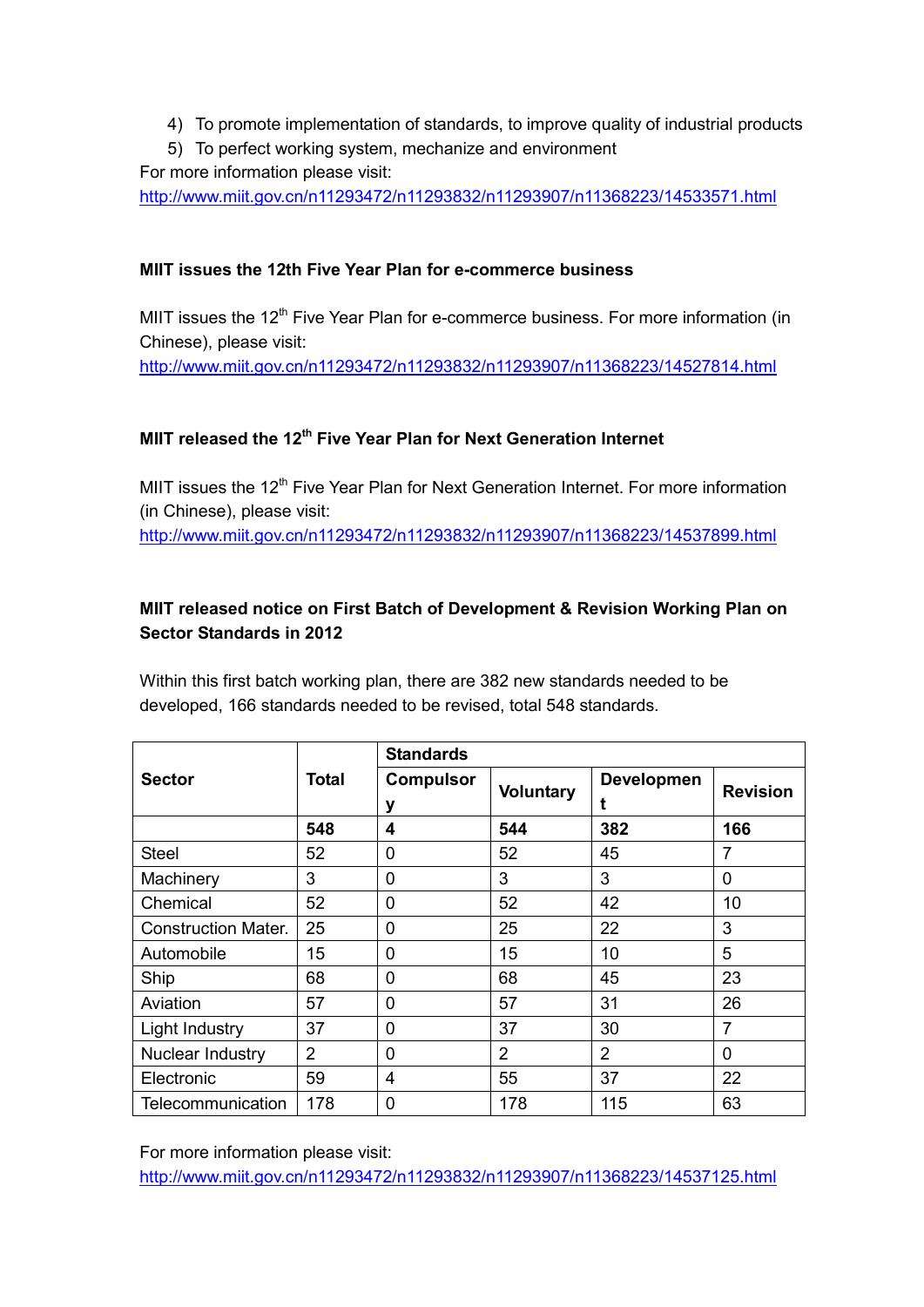# **ITU approves Y. IoT-Overview as the first global standard for IoT area**

ITU approves Y. IoT-overview as the first global standard for IoT area, the standard number is Y.2060. This standard was drafted by CATR; including concept, terminology, technical view, characteristics, requirements, reference model and business models of IoT.

For more information please visit:

<http://www.miit.gov.cn/n11293472/n11293832/n11293907/n11368223/14527468.html>

## **MIIT calls for comments on 11 industry sector standards in telecommunication**

Standards:

- Technical requirements on release and control of internet gateway routes
- Technical requirements on flow control on internet gateway
- Quality requirements and test methods on interoperability of MMS
- Technical requirements on monitoring system, anti-pull terminal function of internetwork
- Mobile payment-test methods for mobile terminals based on 13.56 MHz near field communication technology
- Mobile payment-safety test methods for mobile terminals based on 13.56 MHz near field communication technology
- Mobile payment- test methods for smart cards and built-in security module based on 13.56 MHz near field communication technology
- Mobile payment-safety test methods for smart cards and built-in security module based on 13.56 MHz near field communication technology
- Mobile payment- test methods for non-connected terminal based on 13.56 MHz near field communication technology
- Mobile payment- test methods for non-connected RF interface based on 13.56 MHz near field communication technology
- Technical requirements of trusted service management platform

The deadline for comments is  $29<sup>th</sup>$  March. For more information please visit: <http://www.miit.gov.cn/n11293472/n11293832/n11293907/n11368223/14498073.html>

## **MIIT calls for comments on 11 industry sector standards**

Standards:

- Specification for design of equipment foundations in chemical industry
- Specification for design of chemical industrial furnace metal material
- Specification for Chemical building, construction drawing content and depth of uniform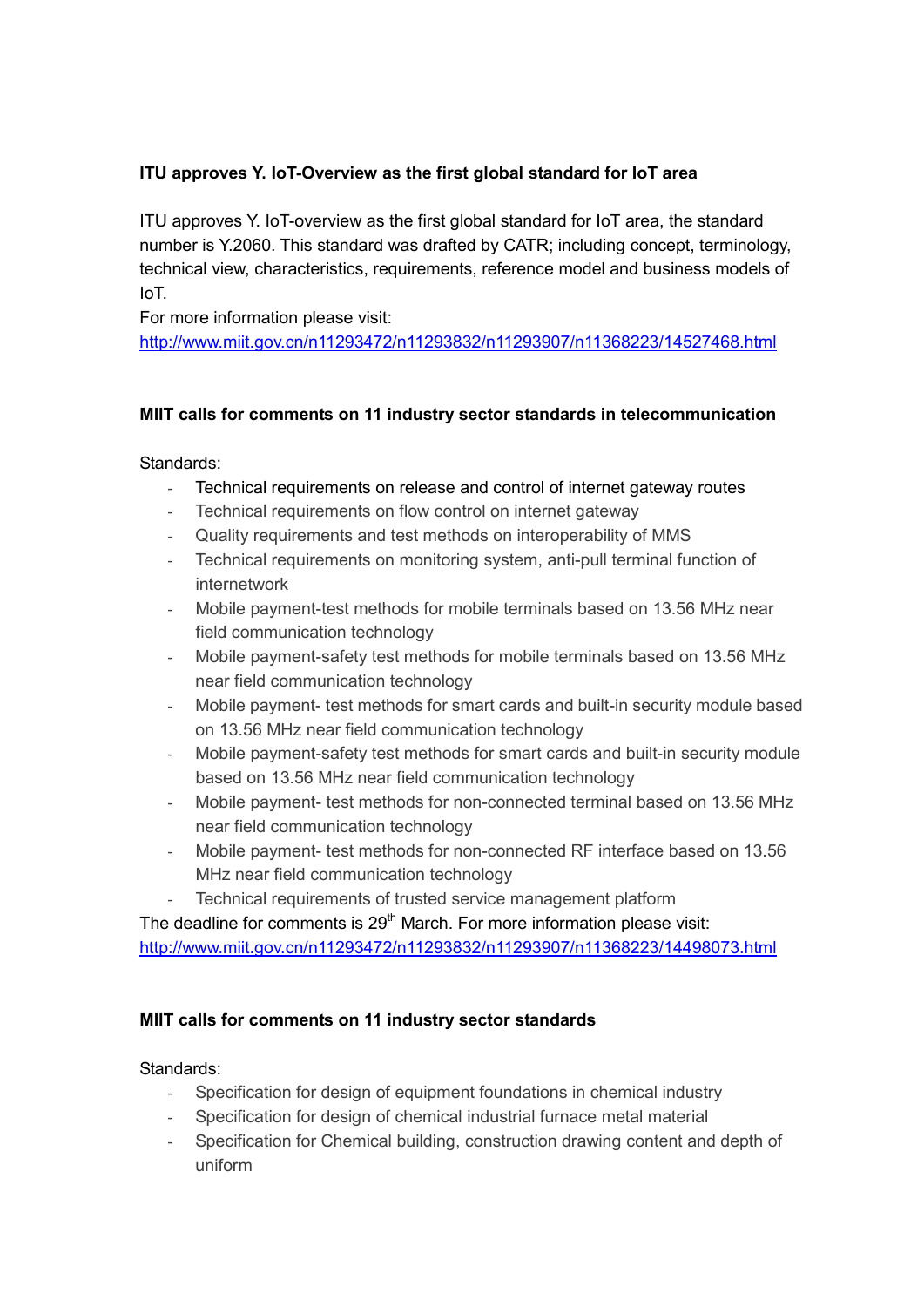- Technical requirements of liquid handling arm engineering
- Automatic installation atlas
- Specification on distributed control system engineering
- Specification on process on installation on rated voltage 26/35kV and accessories for power cables
- Technical specification for application of cement-based wear- resistant materials
- Specification on investment estimate pipeline on building materials industry project
- Specification on design estimate on building materials industry project
- Blister packaging of medical devices with co-extruded film

The deadline for comments is  $28<sup>th</sup>$  March. For more information please visit: <http://www.miit.gov.cn/n11293472/n11293832/n12845605/n13916913/14495404.html>

## **MIIT issues the 12th Five Year Plan for Shipbuilding Industry**

For the plan (in Chinese), please visit:

[http://www.miit.gov.cn/n11293472/n11293832/n11293907/n11368223/n14492555.files/n144](http://www.miit.gov.cn/n11293472/n11293832/n11293907/n11368223/n14492555.files/n14492477.doc) [92477.doc](http://www.miit.gov.cn/n11293472/n11293832/n11293907/n11368223/n14492555.files/n14492477.doc)

### **MEP news**

### **MEP releases 7 national environmental standards**

Standards:

- Technical requirement for environmental labelling products paper shredder (HJ-2509-2012)
- Technical requirement for environmental labelling products voice recorder (HJ-2510-2012)
- Technical requirement for environmental labelling products digital disc player (HJ-2511-2012)
- Technical requirement for environmental labelling products printers, fax machines and multifunction devices (HJ-2512-2012)
- Technical requirement for environmental labelling products video cameras (HJ-2513-2012)
- Technical requirement for environmental labelling products vacuum cleaners (HJ-2514-2012)

These standards will be enforceable per 1 June 2012. For more information, please visit: [http://www.mep.gov.cn/gkml/hbb/bgg/201203/t20120302\\_224145.htm](http://www.mep.gov.cn/gkml/hbb/bgg/201203/t20120302_224145.htm)

#### **MEP releases 6 national environmental standards**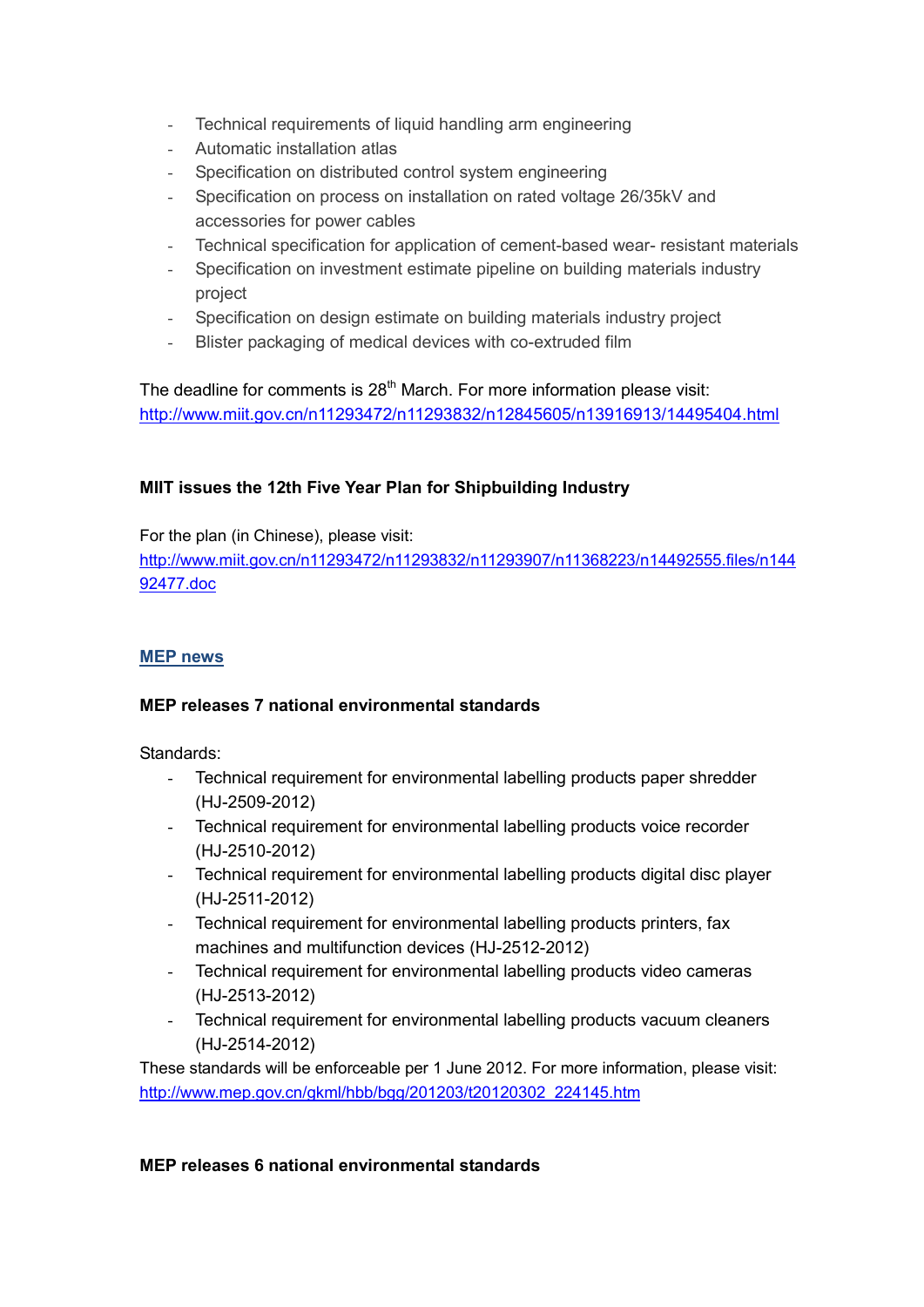#### **Standards**

- Technical specifications for pulp and paper industry wastewater treatment (HJ-2011-2012)
- Technical specifications for bag filters of municipal solid waste incineration (HJ2012-2012)
- Technical specification of up-flow anaerobic sludge blanket (UASB) reactor for wastewater treatment (HJ2013-2012)
- Technical specification for biofilter in wastewater bio-film treatment (HJ2014-2012)
- Technical guidelines on water pollution control engineering (HJ2015-2012)
- Terminology of environmental engineering (HJ2016-2012)
- Technical specification for dry-detoxification treatment and disposal of chromium residue (HJ2017-2012)

These standards will be enforceable per 1 June 2012. For more information, please visit: [http://www.mep.gov.cn/gkml/hbb/bgg/201203/t20120302\\_224145.htm](http://www.mep.gov.cn/gkml/hbb/bgg/201203/t20120302_224145.htm)

# **MEP calls for comments on environment protection standards on guidance of control of technology of vibration and noise**

The deadline for comments is the  $20<sup>th</sup>$  of March. For more information please visit: [http://www.mep.gov.cn/gkml/hbb/bgth/201202/t20120223\\_223826.htm](http://www.mep.gov.cn/gkml/hbb/bgth/201202/t20120223_223826.htm)

# **MEP releases national environmental quality standards for ambient air quality standards**

MEP has published the ambient air quality standard GB3095-2012, which will be enforceable from 1 January 2016. For more information, please visit: [http://www.mep.gov.cn/gkml/hbb/bgg/201203/t20120302\\_224145.htm](http://www.mep.gov.cn/gkml/hbb/bgg/201203/t20120302_224145.htm)

## **SFDA news**

## **SFDA issues plan for medical devices standardization until 2015**

Early March 2012, SFDA has issued a plan foreseeing the publication of medical device standards until 2015. The plan views standards as the basic instrument to upgrade the Chinese medical device industry, and plans to reference some foreseen standards to some international standards.

For more information please visit:<http://www.sda.gov.cn/WS01/CL0845/69410.html>

# **SFDA publishes a notice on management of registration requirements for medical devices**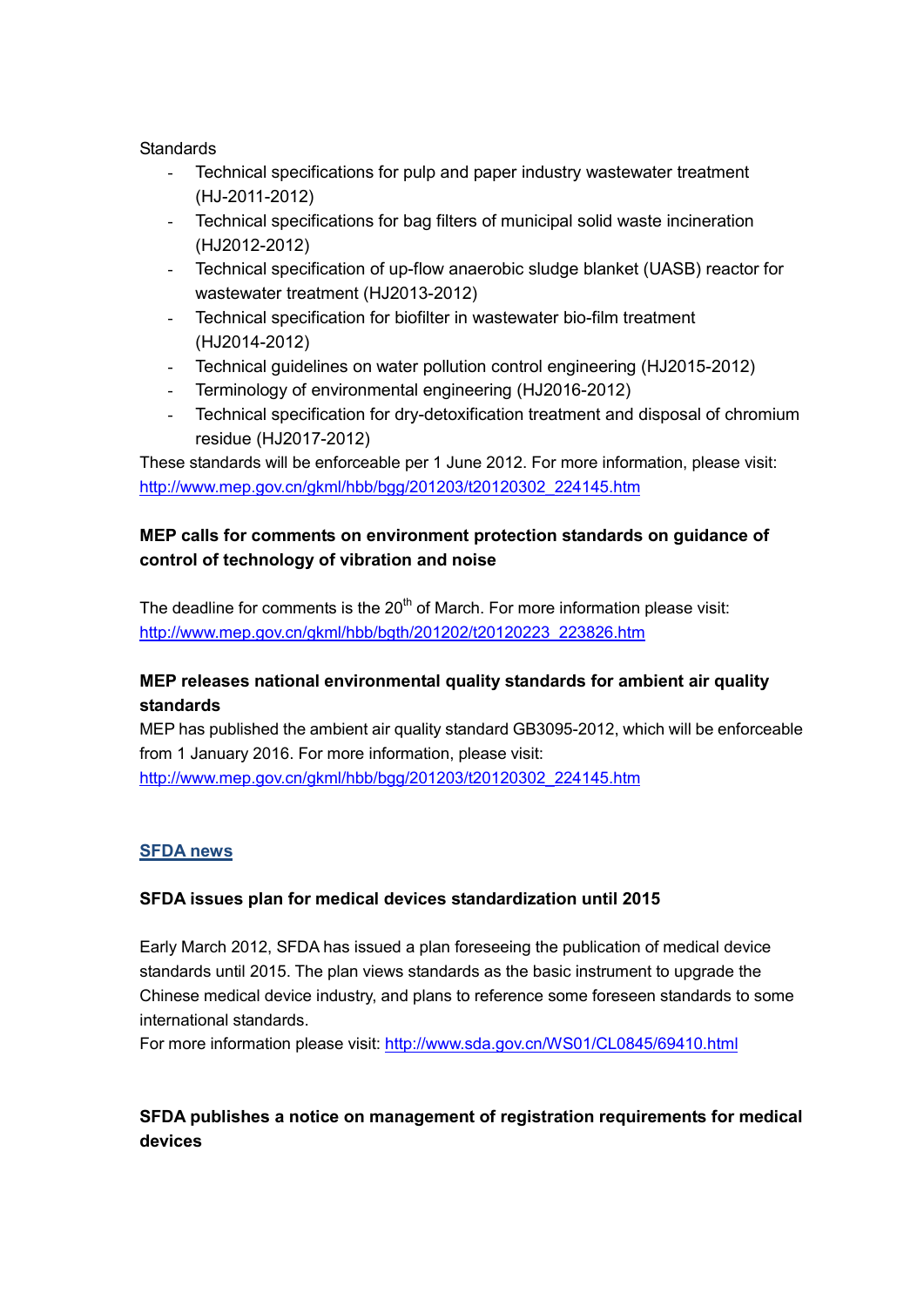SFDA has released a notice on the management of registration for medical devices. For more information please visit:<http://www.sda.gov.cn/WS01/CL0845/69467.html>

# **CCSA news**

### **CCSA calls for comments on series of ICT standards**

The China Communications Standards Association CCSA released a series of calls for comments on the following standards and technical reports:

- Test methods on fixed broadband access speed (deadline: 17<sup>th</sup> April 2012)
- Technology requirements on mobile internet mobile terminal data synchronization part 1: general technical requirements (deadline:  $17<sup>th</sup>$  April 2012)
- Technology requirements on mobile internet mobile terminal data synchronization part 2: data synchronization protocol (deadline:  $17<sup>th</sup>$  April 2012)
- Technology requirements on mobile internet mobile terminal data synchronization part 3: synchronization agreement (deadline: 17<sup>th</sup> April 2012)
- Technology requirements on mobile internet mobile terminal data synchronization part 1: Transfer binding agreement (deadline: 17<sup>th</sup> April 2012)
- -Test methods based on unified IMS multimedia telephony services (Phase 1) –Part 1: Basic service and required supplementary services- draft for approval (deadline:  $9<sup>th</sup>$  April 2012)
- Technical requirements of mobile open internet services description (deadline:9<sup>th</sup> April 2012)

For more information, please visit: [http://www.ccsa.org.cn/tc/all\\_baopi\\_list.php](http://www.ccsa.org.cn/tc/all_baopi_list.php)

## **CCSA calls for comments on series of ICT standards**

The China Communications Standards Association (CCSA) released a series of calls for comments on the following standards and technical reports:

- Communications network equipment, removable design specifications (deadline: 27 March 2012)
- Communication terminal products detachable design specifications (deadline: 27 March 2012)
- Regional Space emergency communication system technical requirements (deadline: 27 March 2012)
- SDH digital microwave communications equipment and system technical requirements and test methods (deadline: 27 March 2012)
- Spread spectrum digital microwave communications equipment and system technical requirements and test methods (deadline: 27 March 2012)

For more information, please visit: [http://www.ccsa.org.cn/tc/all\\_baopi\\_list.php](http://www.ccsa.org.cn/tc/all_baopi_list.php)